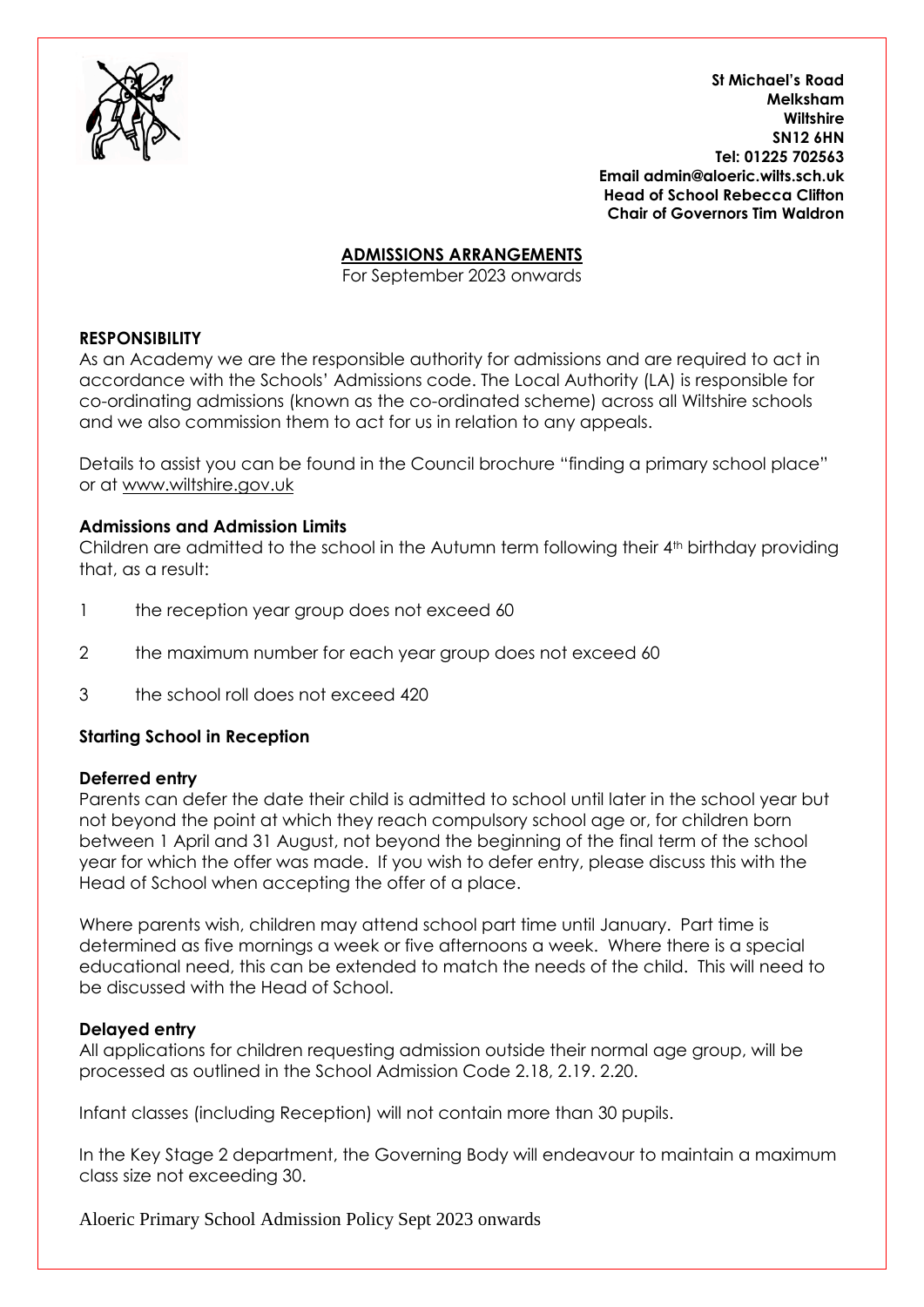Where this school is named in a child's statement of special educational need, the governing body recognises a duty to admit the child to the school.

# **Applications for starting school**

- Application should be made by completing the Primary Common Admission Form (PCAF) - preferably online at **[www.wiltshire.gov.uk](http://www.wiltshire.gov.uk/)** - and returning it to Wiltshire Council.
- The closing date for primary admissions is **midnight on 15 January 2023**.
- If applications on the initial round exceed **60** places, then priority will be given according to the over-subscription criteria below.
- Parents will be advised of the outcome by the LA, offers will be made on **17 April 2023**; the offer will include a deadline date (3 May 2023) by which the parent/carer **must respond** to accept or decline an offer.
- Parents who applied online can log into the parent portal and view and accept their allocation and parents who applied on a PCAF will be sent letters 2nd class on the **16 April 2023** or next working day.
- **Late applications** (i.e. received after the January deadline) will be processed in date order using our over-subscription policy below. This process will not begin until all those applications received on time have been processed.

# **Over-subscription**

.

Where applications for admission exceed the number of places available, the following criteria will be applied, in the order set out below, to determine which child to admit. All applications will be considered equally irrespective of ability or need.

1. Looked After Children/ previously looked after children.

A 'looked after child' or a child who was previously looked after but immediately after being looked after became subject to adoption, child arrangements, or special guardianship order including those who appear to have been in state care outside of England and ceased to be in state care as a result of being adopted. A looked after child is a child who is (a) in the care of local authority, or (b) provided with accommodation by a local authority in the exercise of their social services functions (see the definition in Section 22(1) of the Children Act 1989). Children who have the school named as part of their SEND provision.

- 2. Vulnerable children children from families registered with the National asylum Support Service and children / families with a severe medical condition where medical reports (written by a Senior Medical Officer, the family's General Practitioner or Specialist) show that it would be detrimental to the child not to be admitted to the school.
- 3. Children who are twins (or other children of multiple births) applying for places at the same time, and living at the same address within the designated area of the school.
- 4. Where the child has a sibling currently attending the school in Years R 5 inclusive sibling being defined as a brother or sister, half brother or sister, who shares one natural parent, legally adopted or fostered brother or sister, step brother or sister, or the child of the parent/carer's partner, and in every case, who is living permanently in the same family unit at the same address.
- 5. The proximity of the child's home.
- 6. Any other children, where the parents are prepared to transport the children to our school.

# **TIE BREAK**

If there are more applications than places available within any of the criteria above then the straight-line distance from the child's home address to the school will be used as a tiebreak. Distances supplied by the LA will be used and these will measure the straight line

Aloeric Primary School Admission Policy Sept 2023 onwards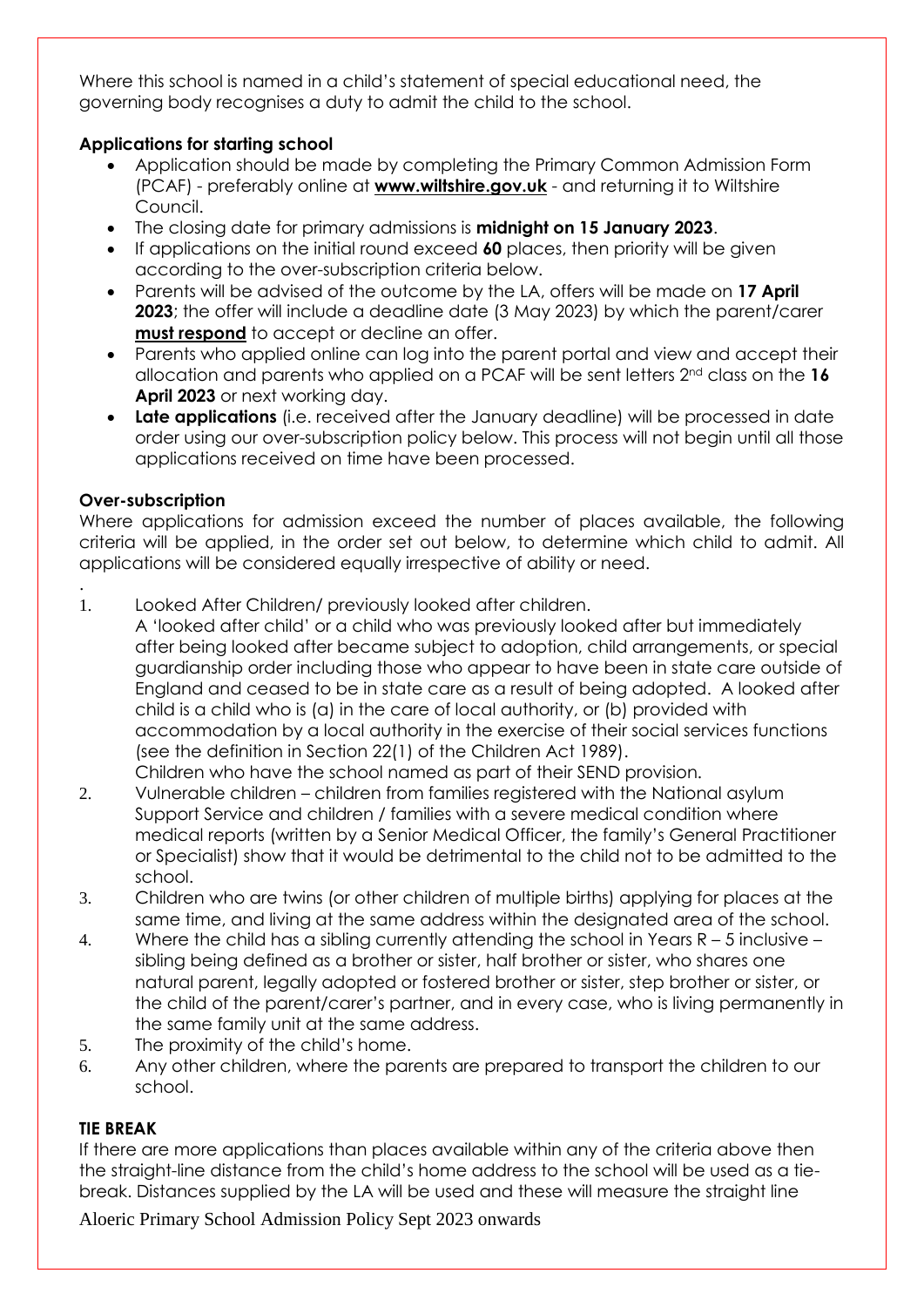distance using the Ordnance Survey eastings and northings for the child's home address and the school. Those with the least distance will be given priority. In the event that two or more distances are identical, the allocation of places will be decided by casting lots for random allocation. This will be carried out by the Head of School and supervised by someone independent of the school.

Parents / carers should also note:

- The address that determines a child's designated or shared area is the place where he or she is ordinarily resident and spend the majority of their school week at the deadline for applications. We may ask for evidence in the form of a utility bill or bank statement. If it is found that an application has been made fraudulently, a school place which has been offered as a result of this application may be withdrawn.
- There is no guarantee that a younger sibling will obtain a future place in the same school as his or her brother or sister.

Aloeric Primary School ensures that its arrangements support the Government's commitment to removing disadvantage for service children as appropriate to the arrangements for the area and as described in the local authority's composite prospectus. Arrangements for children of families of service personnel with a confirmed posting to the area and children from overseas are as follows:

- Applications for children of service personnel with a confirmed posting to the county, or crown servants returning from overseas to live in the county, will be considered in advance of the family moving into the county if necessary.
- Where possible, an application must be included in the normal admission round. An official letter, such as a posting note or letter of support from the commanding officer, should be sent to the school and local authority as soon as possible. This should include the relocation date and Unit postal address or quartering area address (the address of the closest house in the nearest 'quartering area').
- Until a fixed address is available, the Unit postal address or quartering area address will be used and a school place allocated accordingly. The school will not refuse a service child a place because the family does not currently live in the area, and will not reserve blocks of places for these children.
- Children will be considered to be siblings if any brother or sister is going to be attending a school. Their position on any waiting list will be set accordingly.
- All applications will be dealt with in accordance with these admission arrangements. If a reasonable alternative cannot be offered, the child may be admitted as an 'excepted pupil' under the School Admissions (Infant Class Sizes) (England) Regulations 2012. This includes the allocation of a place in advance, if accompanied by an official government letter which declares a relocation date and a Unit postal address or quartering area address for considering the application against any oversubscription criteria.

We treat applications for children coming from overseas in accordance with European Union law or Home Office rules for non-European Economic Area nationals. (Non–statutory guidance on this is available on the website of the Department for Education.)

# **APPEALS**

There are established arrangements for appeals against non-admission, which are currently organised between the school and the Local Authority. Details of how to appeal will be sent out with any refusal letter or are available from the school. It should be noted that, in the event of an unsuccessful appeal against a non-admission to the school, the Governors do not consider any further application in the same school year, unless there is a major change in circumstances eg. change of address.

Aloeric Primary School Admission Policy Sept 2023 onwards